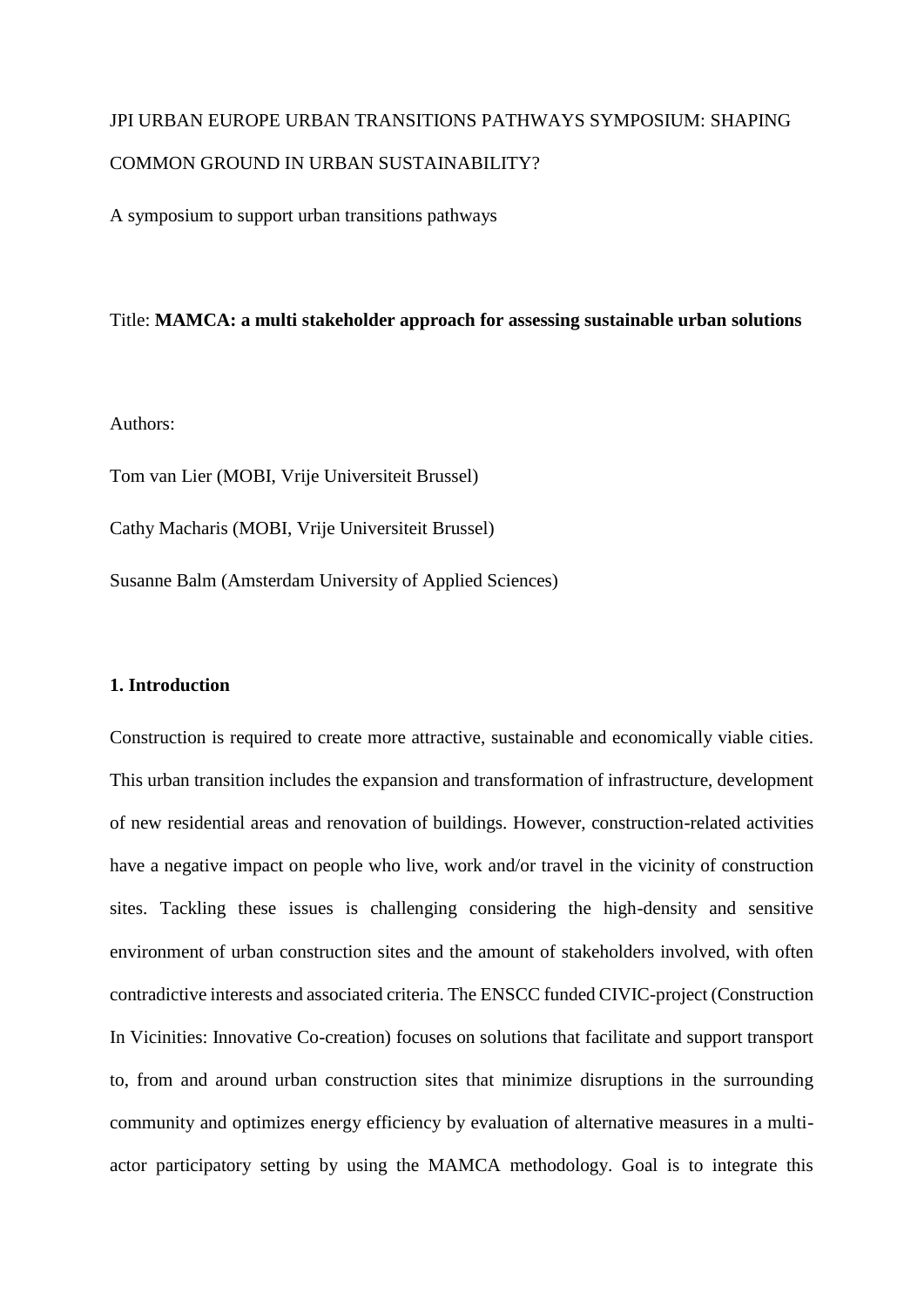methodology (together with dynamic logistics optimization methods aiming at operational efficiency improvements) into a smart governance concept.

The Multi-Actor Multi-Criteria Analysis (MAMCA) developed by Macharis (2000, 2005) is a decision-making model to enable the simultaneous evaluation of alternative policy measures, scenarios or technologies, while explicitly including different stakeholders' opinions at an early stage of the decision-making process. MAMCA is therefore very well suited to complex decision-making processes where many stakeholders from several areas and backgrounds are involved. It is therefore clearly applicable in domains beyond construction logistics (as will be illustrated below). In the CIVIC project, the MAMCA methodology will be enhanced by not only allowing citizens to voice what they find important but also to investigate how they can propose solutions for the problem situation in their neighborhood. The increase in citizen participation will be measured in an assessment framework that looks at citizens' acceptance of proposed alternatives. In this way, citizens become more actively involved in the urban transition process.

This paper will present the methodology of the MAMCA and assessment framework and discuss how this can help to shape common ground in urban sustainability.

#### **2. MAMCA: background and methodology**

As anyone who has ever attempted to organise a group holiday or family trip can testify, taking into account the concerns of different people when selecting a destination and lodging out of a range of options can be quite cumbersome as it is not easy to keep everybody satisfied. It is therefore no surprise that decision making in (transport) projects, be it the choice of new infrastructure, the implementation of road pricing or selecting between different transport technologies, frequently also leads to much discussion, controversy and disagreement. Typically, these are issues where several levels of public policy are involved in (local, province, regional, state and European level) and a number of stakeholders (e.g. freight forwarders,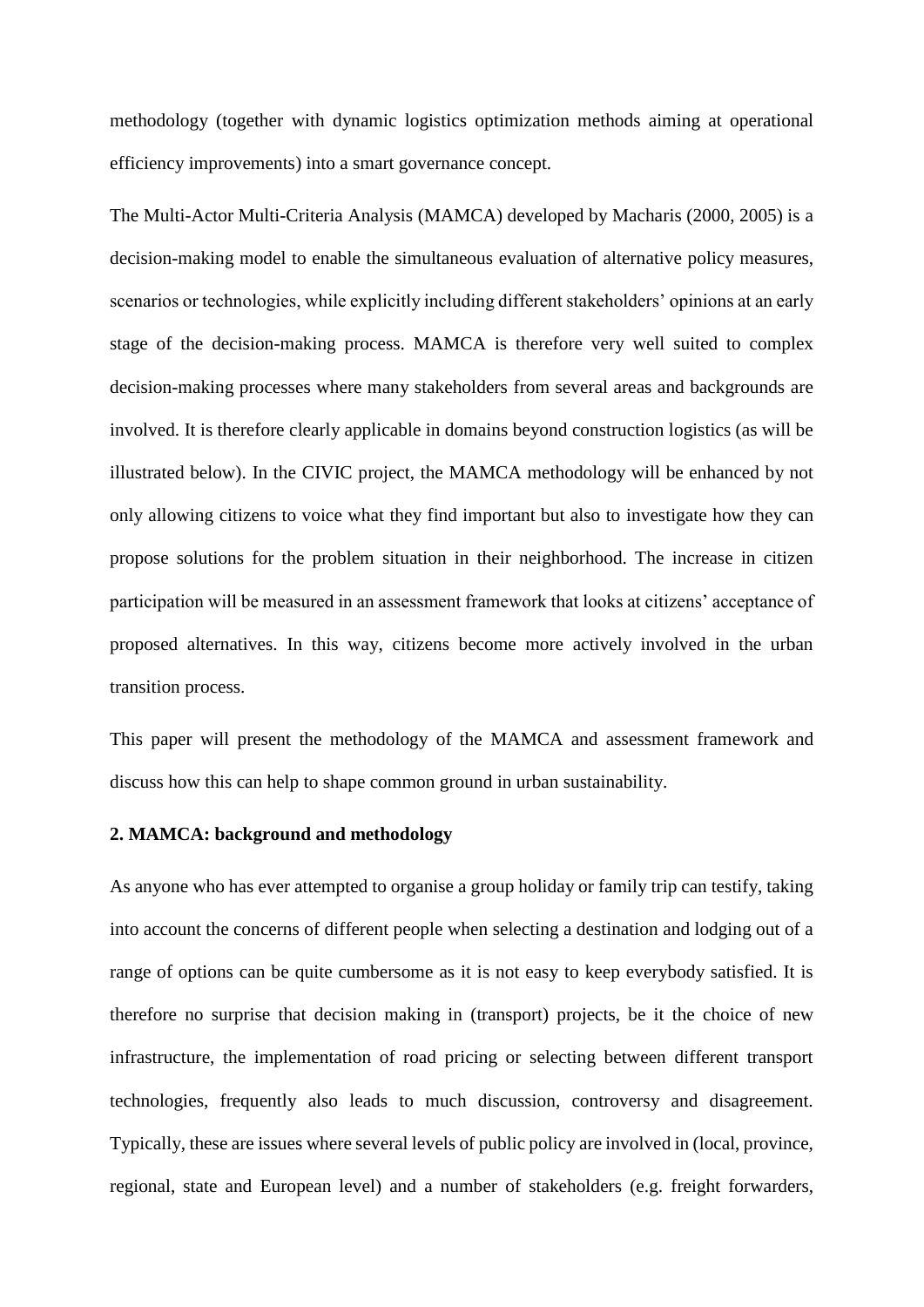investors, citizens, industry…) are affected which have a vested interest in the ultimate decision. When the different points of view of stakeholders are not taken into account, projects are often not implemented as they are ignored by policymakers or lead to unacceptable delays as decisions are attacked by the stakeholders who feel that the analysis failed to take their interests into account.

Currently, there is no widely systematic approach to incorporate these different points of view within the evaluation process of projects. Often, cost benefit analysis (CBA) is being used in this field and in some cases cost-effectiveness analysis (CEA), economic impact analysis (EIA) and the social cost benefit analysis (SCBA). These instruments surely have their utility, but they fail to incorporate the points of view of the stakeholders and restrict the analysis to specific criteria or monetary values. However, several objectives are difficult to quantify and certainly in terms of money (e.g., quality of public transport, quality of urban livability, value of human life, etc.) (Damart & Roy, 2009; Savage et al, 1991; Tsamboulas, 1999). As the focus in decision making has gradually started to shift towards the three dimensions of sustainability (people, planet, profit), the challenge of monetarisation has become more and more complex. The difficulties that arise when measuring all relevant impacts of a project in monetary terms, in particular with respect to intangible aspects and externalities, have led to the complementation of monetary evaluation (unique criterion) with methods using more than one criterion, i.e. multi-criteria methods (Tsamboulas, 1999). In addition, multi criteria decision analysis (MCDA) also allows the analyst to involve the objectives of different interest groups or stakeholders (Banville et al, 1998;Janic, 2003, Macharis, 2005).

#### *Figure 1: Multi-stakeholder perspective*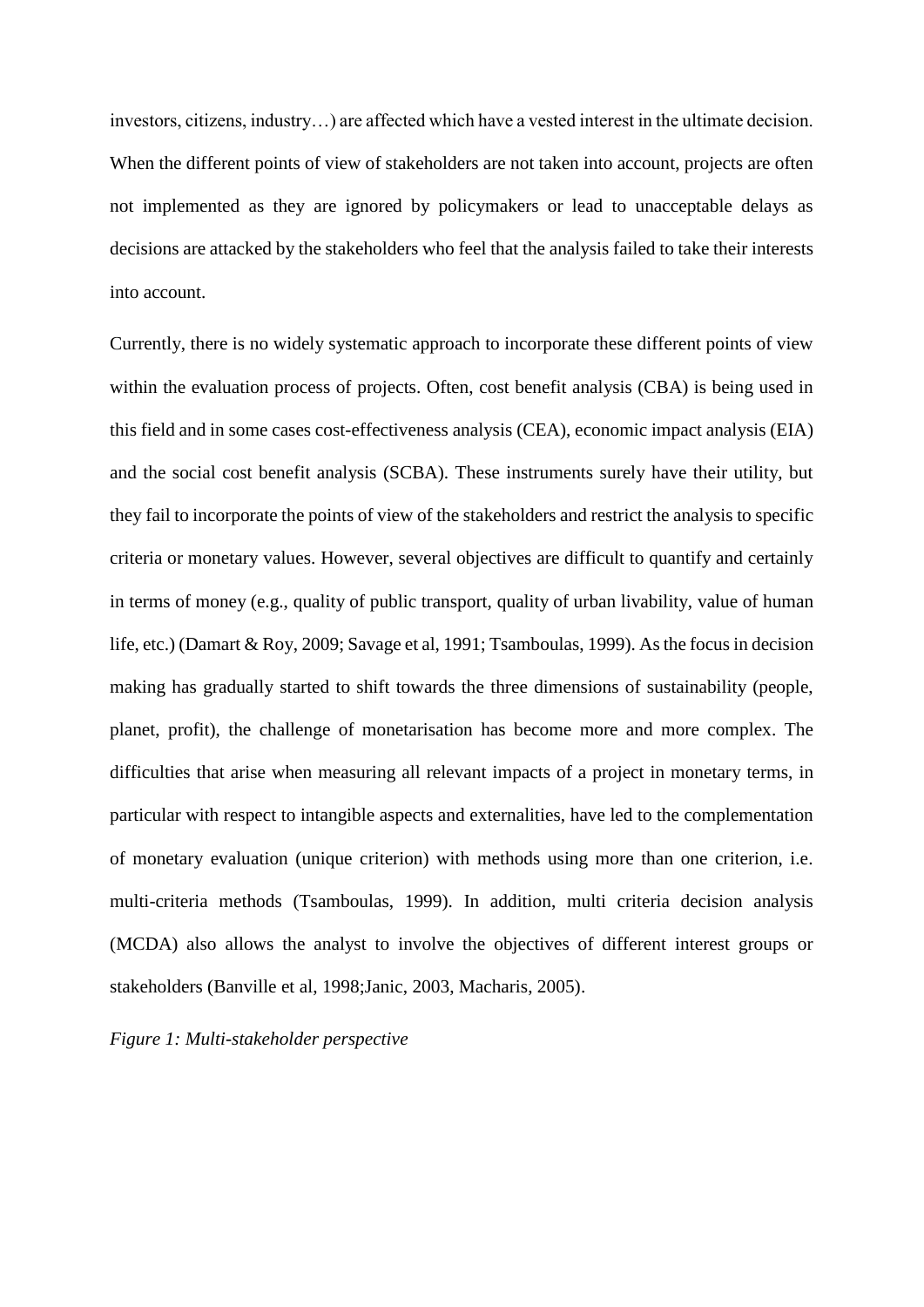

In the MAMCA methodology, which can be seen as an extension of the traditional MCDA, the stakeholders are explicitly taken into account. Moreover, it allows using non-numeric or nonmonetary values in the evaluation. The MAMCA-methodology was developed by Macharis (Macharis, 2000, 2005 & 2007) and has been used for many applications, mainly in transport related decision making problems (Macharis, De Witte & Ampe, 2009; Bernardini, Turcksin & Macharis, 2011). The MAMCA-method makes the objectives of the various relevant stakeholders explicit thereby leading to a better understanding of the objectives of these stakeholders by all parties concerned. Including stakeholders into the analysis improves the likelihood of acceptance of the proposed solution at the end of the evaluation process.

The MAMCA consists of **two main phases**. The first phase is mainly analytical and tries to gather all the necessary information to perform the analysis. The second phase is the synthetic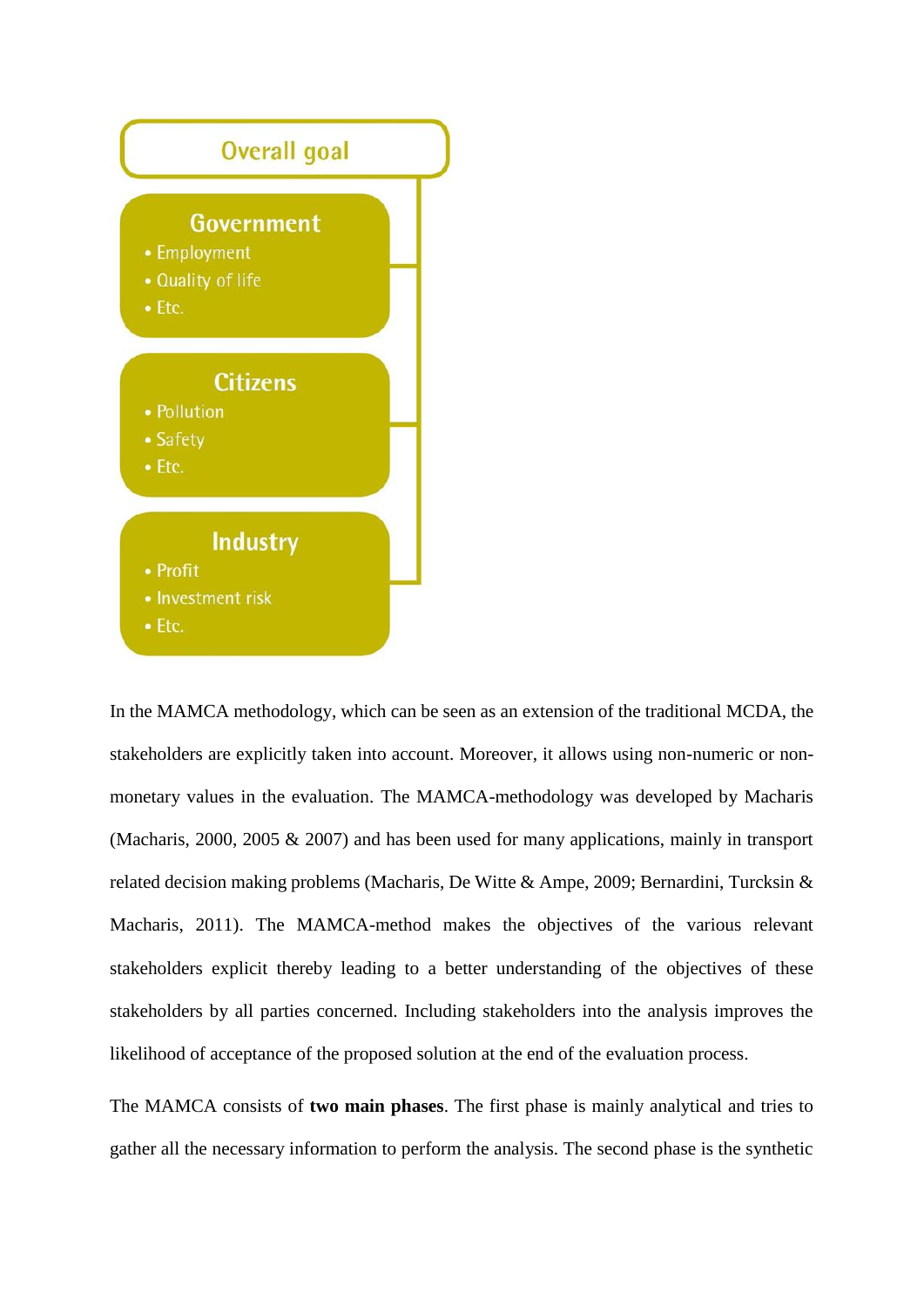or exploitation phase and consists of the actual analysis. These two phases are then divided into respectively **four and three steps**. The first step is to give a clear *problem definition* and to determine the alternatives that need to be taken into account. In the second step all the *relevant stakeholders* are determined as well as their objectives. These objectives are then translated into *criteria* in the third step. Weights need to be assigned to the different criteria in order to know how important these objectives are for the stakeholders (i.e. priorities). The fourth step links one or more *measurable indicators* to each criterion. These indicators allow evaluating each alternative with regards to a given criterion. These indicators can be either quantitative or qualitative, depending on the criterion. The fifth step performs the aggregation of the information of the previous steps into an *evaluation matrix*. The *actual results* are given in step six and are generated by using a Multi-Criteria Analysis (MCA). For each stakeholder the advantages and disadvantages are shown. The Multi-Actor newness brings it all together. The seventh and last step is the definition of *mitigation and deployment strategies* based on the new insights.





This methodology looks at the different possibilities *evaluating the alternatives on the criteria of the stakeholders*. The analysis gives a clear idea of advantages of disadvantages of certain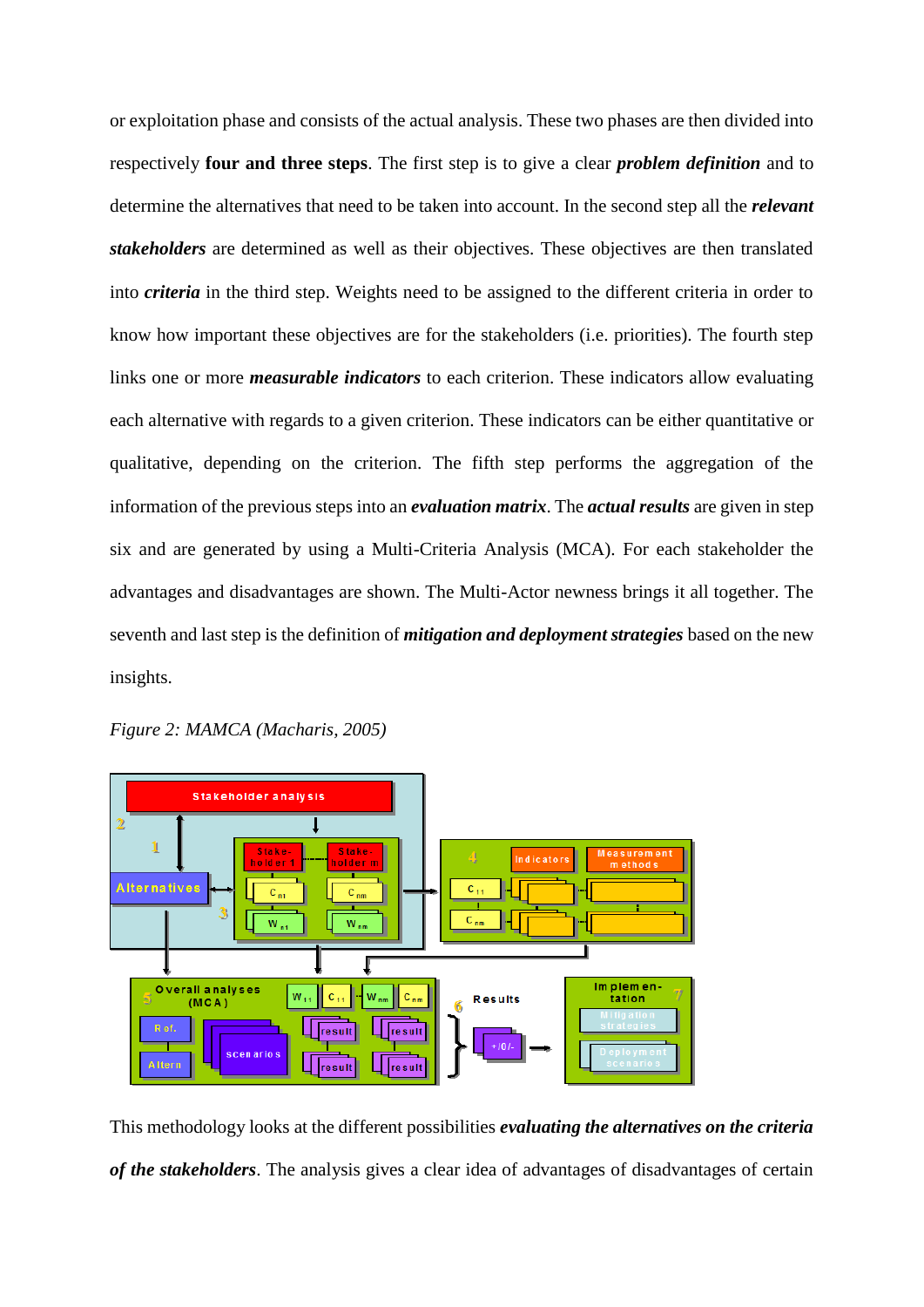measures or concepts and this according to the different stakeholder groups. MAMCA is therefore very well suited to complex decision-making processes such as those involved in mobility policies and transport sectors where many stakeholders from several areas and backgrounds are involved. It allows decision makers to arrive at a comprehensive and coordinated vision with regards to complex scenarios

The MAMCA methodology has already proven its usefulness in several transport related decision problems. It was used i.e. to cope with an intermodal terminal location decision problem, for a study on the choice between waste transport alternatives in the Brussels region, for the location choices of a new high speed train terminal, for the evaluation of different driver assistance systems in the ADVISORS project, for the evaluation of DHL's hub strategy at Brussels airport, in the project 'Night Deli' for the evaluation of different night distribution scenarios, in the assessment of spatial data infrastructure strategies, for deriving implementation priorities for innovative road safety measures, for the evaluation of stimulating measures for the purchase of more environmental friendly vehicles and for the evaluation of road pricing schemes (see Macharis et al., 2012 for references).

With the online MAMCA software, accessible on [www.mamca.be,](http://www.mamca.be/) the different steps of the methodology are easily followed and a good visualisation of the problem is generated. The example below visualizes how different stakeholder groups evaluate different sustainable mobility scenarios in the Belgian city of Leuven. As will often be the case, no scenario scores highest for all stakeholders. The "carfree city centre" might be preferred by most stakeholders, but scores (not surprisingly) very poorly for car users, who even would prefer to keep "business as usual". However, notwithstanding this exception, this particular MAMCA clearly demonstrates that alternatives are considered an improvement when compared to business as usual, so there is a clear potential for implementing an alternative. A "smart kilometer charge" might be a reasonable compromise, although it might require some adjustments towards the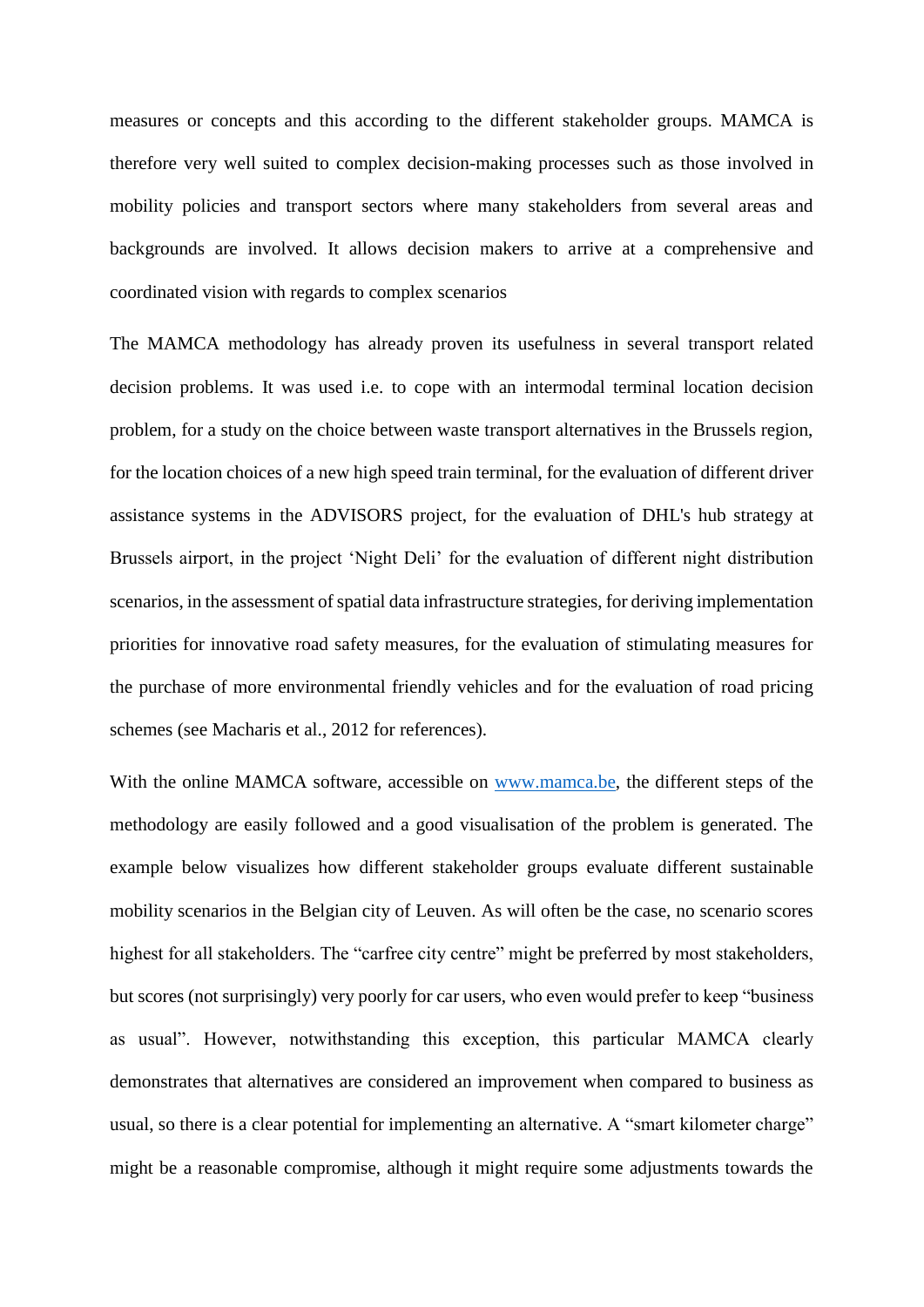commercial services and offices, in order for them to be fully acceptable. But even for this stakeholder group, the alternative scores higher than business as usual. On the stakeholder level, MAMCA allows to see how a particular alternative is scoring on the selected criteria of a stakeholder group. In this way, the implementation path can take into account on which criteria for which stakeholder group, additional action might be required.





As this example illustrates, MAMCA does not aim to find the ultimate overall preferred solution, but allows to define implementation paths for selected solutions that take into account the concerns of stakeholder groups. In this way, increased acceptance of imposed measures by all stakeholder groups can be achieved.

## **3. CIVIC Assessment framework**

Within CIVIC, the focus is on solutions that facilitate and support transport to, from and around urban construction sites that minimize disruptions in the surrounding community and optimize energy efficiency. In order to do this, methodologies such as MAMCA and smart governance are (further) developed and demonstrations are setup to test the methodologies in four European cities. In order to monitor progress towards more urban sustainability, an assessment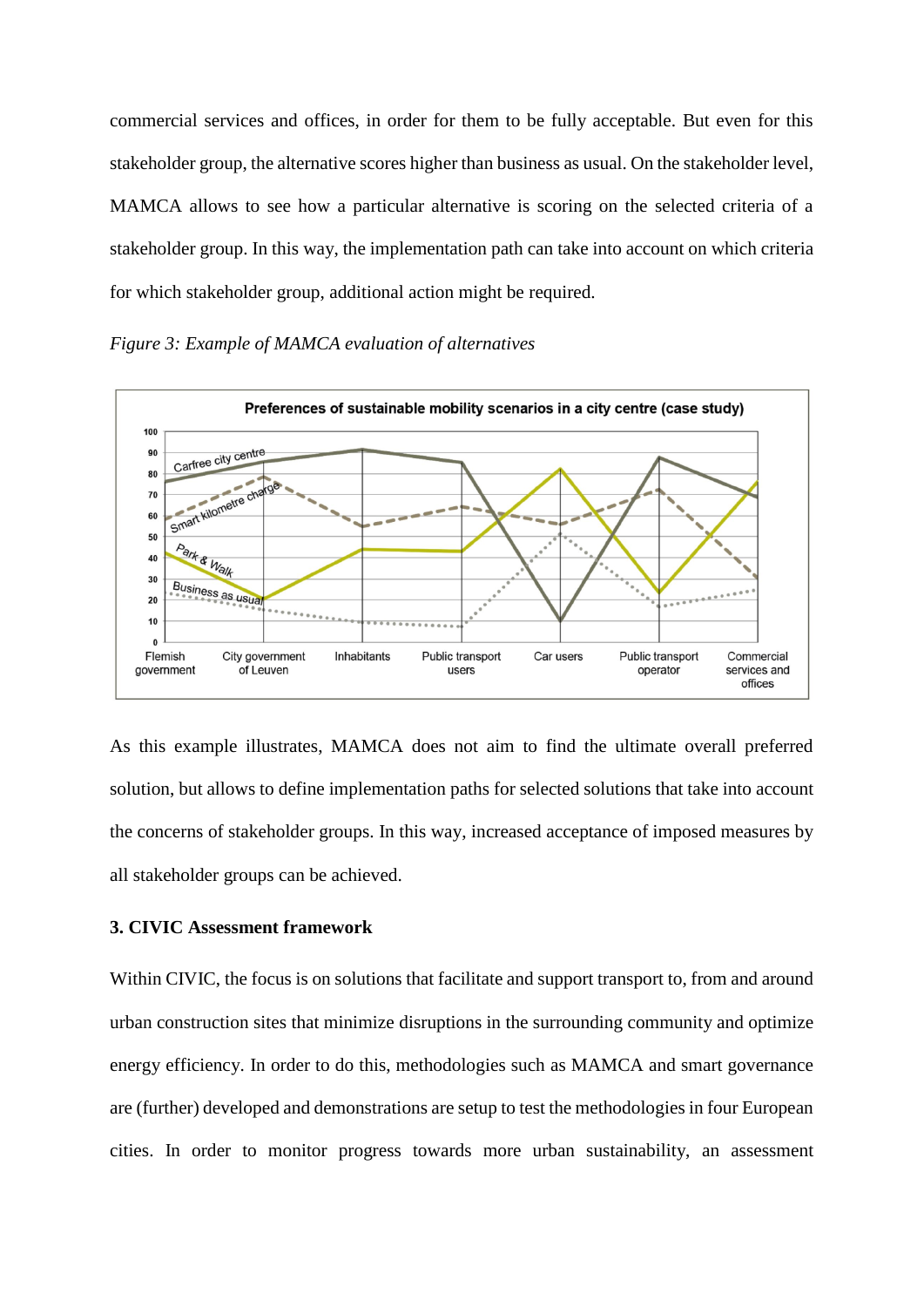methodology that will be used to systematically assess progress and valorize results of the demonstrations and provide valuable feedback to the different methodological frameworks, is developed. In this way, the methodologies can be adapted and improved for application in a subsequent urban demonstration, creating a continuous learning cycle.

The evaluation activities within CIVIC serve two major objectives: (i) facilitate the implementation of the methodological frameworks within CIVIC, and (ii) identify costeffective strategies, measures and tools to improve the sustainability of construction related urban logistic activities. Both evaluation subframeworks are linked in order to allow feedback from one framework to be used as input in the other framework over each cycle. The structure of the Assessment framework is given below.

*Figure 4: Assessment Framework*



# Assessment Framework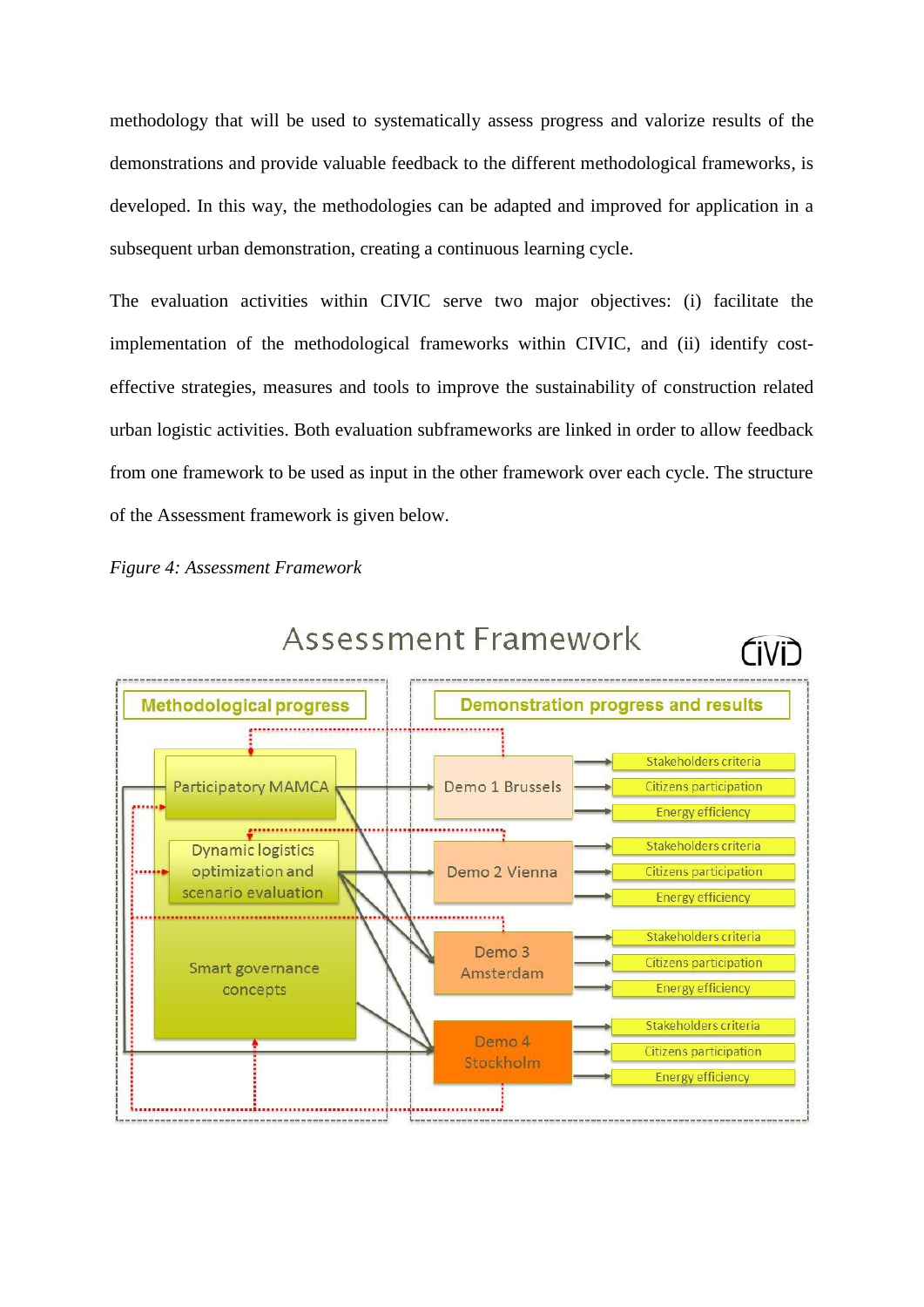Goal is to integrate/embed the participatory MAMCA and dynamic logistics optimization methodologies within a smart governance concept. As these concepts will be tested in the demonstrations (black arrows), the first assessment subframework will primordially deal with identifying the key success factors of the methodological progress in the different frameworks as well as the potential for improvement towards subsequent demonstrations. The methodological assessment framework setup should be applied in a flexible manner, and should be tailored towards the specific needs for a particular methodology.

The second assessment subframework needs to monitor the progress of the four CIVIC demonstrations both with regards to timing as with regards to performance indicators. Each demonstration needs to be assessed on three dimensions: impact on stakeholders' criteria, impact on citizens' participation, and impact on energy efficiency. A list of recommended CIVIC indicators and assessment methodologies is provided to national demonstration coordinators, however the particular circumstances of each demonstration context and/or solution might require additional case-specific indicators to be added or might make some of these more general indicators less relevant in which case they can be left out of the framework. The indicator and assessment methods list is therefore recommended rather than compulsory.

The demonstration cases will provide lessons learned with regards to the specific methodological frameworks involved that will feed back into these methodologies, creating a learning cycle (red arrows).

#### **3. Relation to the main questions of the symposium**

Although the focus in CIVIC is on the specific theme of urban construction related transport and MAMCA is until now mainly used in a transport related context (see examples above), there is a clear potential to apply the framework on other urban domains (such as energy, networks, spatial planning, waste management,…) as well. The structured way in which the multi-stakeholder perspective is taken into account is one of the strengths of this approach. The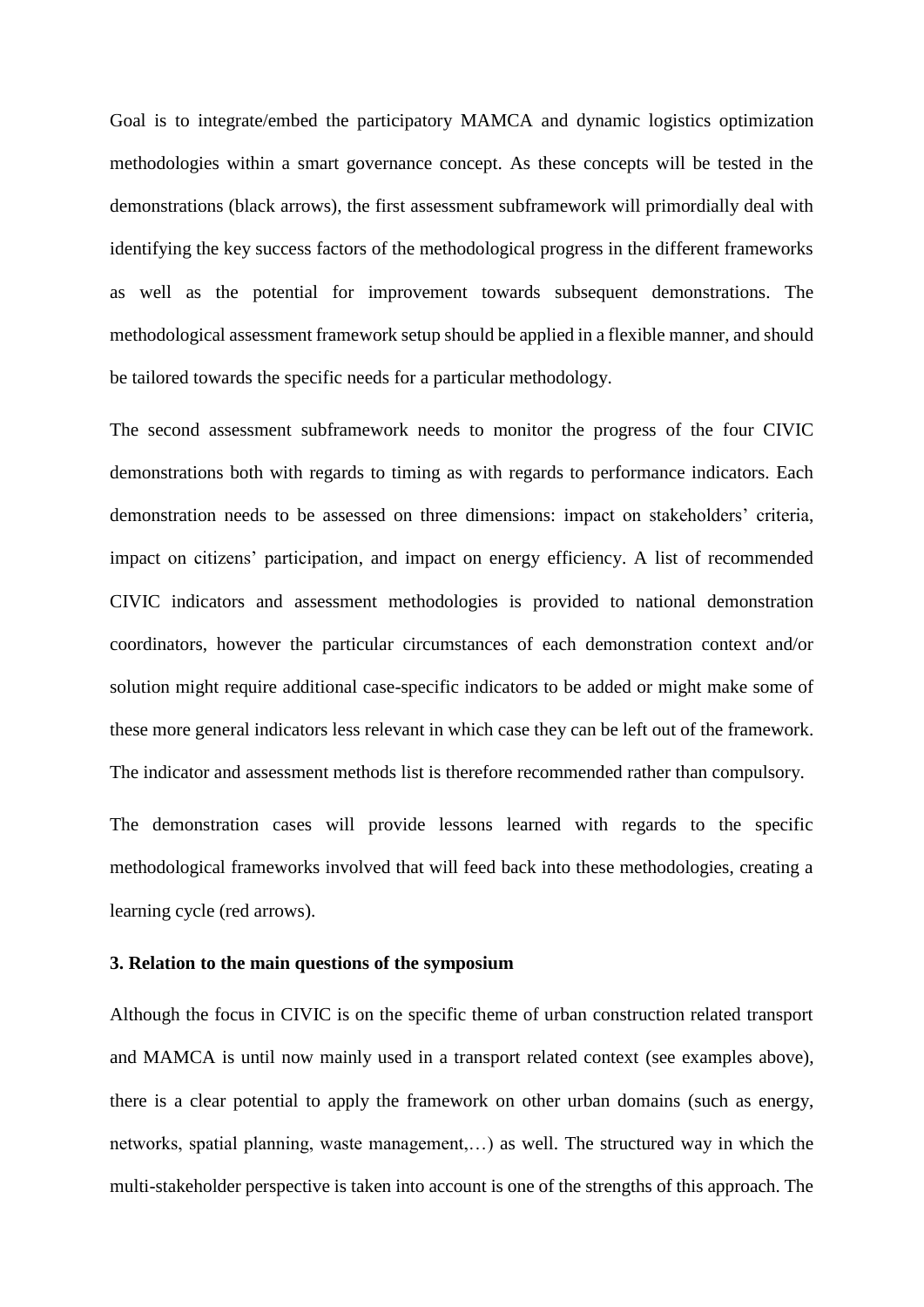identification of stakeholders, knowledge about their criteria and the corresponding weights of these criteria allows for a much more refined assessment of sustainability impacts of proposed (policy) alternatives. Subsequently, the implementation of a chosen alternative might be facilitated by taking the negative impact of that alternative on affected stakeholders into account on a more differentiated level and trying to reduce the impacts on the highest scoring criteria.

This approach enables to take into account the emerging trend of citizens taking initiatives for participating in co-designing their urban environment. This co-creation of alternatives with different stakeholder groups is an element that can be integrated within the MAMCA methodology and which will be investigated in the CIVIC project.

There is also still quite some additional further development potential in this MAMCA framework. One example is the clustering of stakeholder groups. Traditionally, this is done through a classification based on categories or socio-demographic characteristics. In urban freight transport, for example, traditionally five stakeholder categories are identified: shippers, transporters, receivers, citizens and (local) government. But within a certain group, the weight given to specific criteria might differ substantially, or even the list of criteria considered important might not be the same (e.g. younger versus older citizens). So it might be worthwhile to investigate subgroups within a certain cluster. Once stakeholder (sub)groups are identified, a next challenge is to ensure representativeness of the stakeholder (sub)groups, especially within the citizens category (ethnic minorities, elderly people, children,...). The emergence of smartphones allows for more participative interaction with citizens through the use of apps, but to ensure that sufficient voices are heard, both online as offline channels still need to be addressed. So language and technology barriers are therefore important issues that still need to be tackled on the field as well (and not only within scientific communities).

Another barrier to overcome is the presentation of the alternatives to the stakeholders. As urban (transport) related issues can be quite complex, and people do not have the time to study the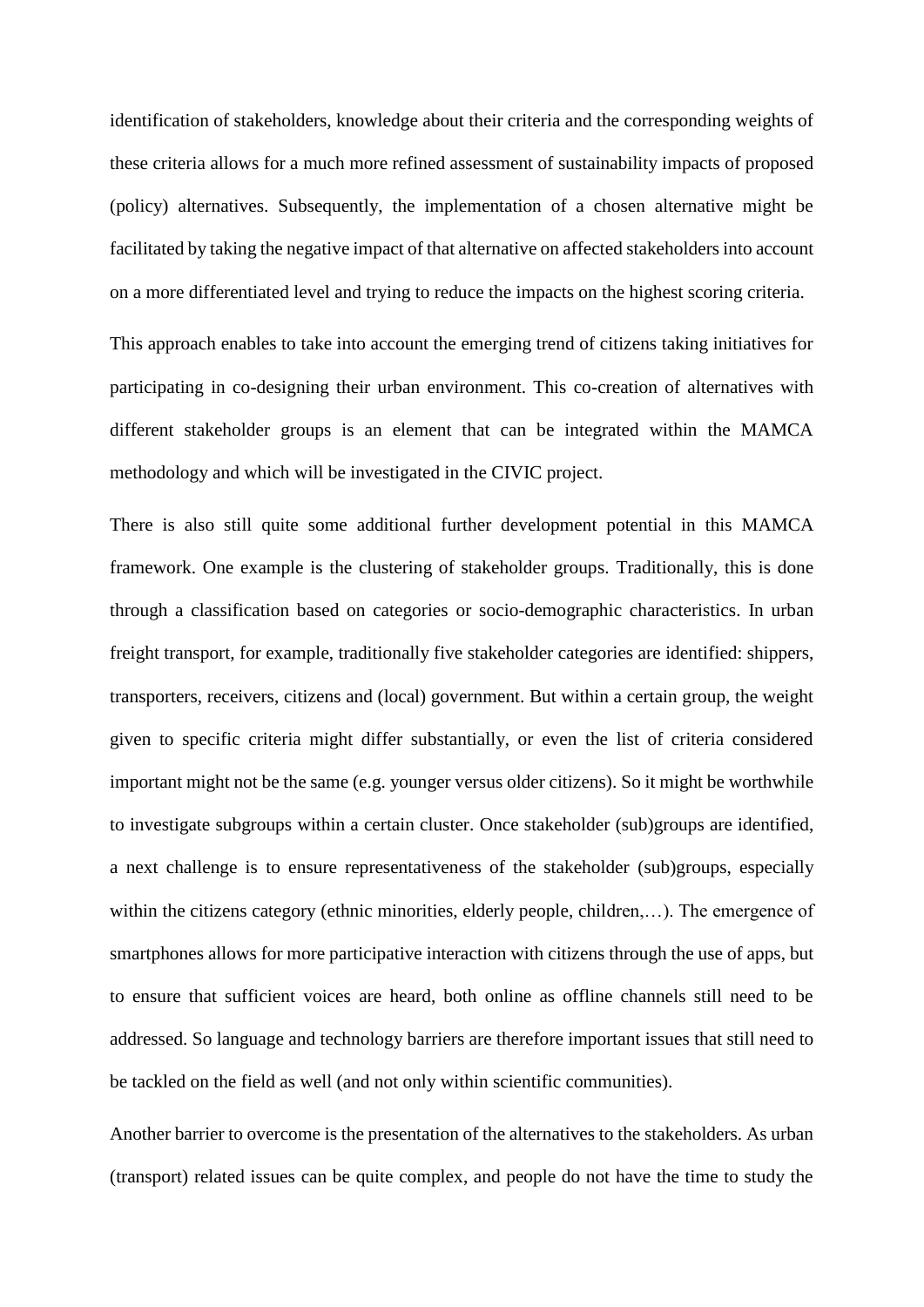context and proposed alternatives in detail, they should be presented in a clear and visually attractive manner. On the other hand, oversimplification with regards to the effects of alternatives on the criteria should be avoided, as stakeholders should be sufficiently made aware of potential interaction between effects, countereffects or uncertainties. This is particularly challenging for issues where there is not yet scientific consensus or effects are uncertain (e.g. size of rebound effect through "generated traffic" on congestion reduction, or in other words how much of freed up capacity on roads is subsequently taken up by latent traffic demand).

In order to present the results of the MAMCA to the stakeholders, efforts have been made to present the results in a visually clear and attractive manner. A very important element is the way sensitivity analysis can be performed and visualised, in order to determine the robustness of the results. This is also an important element to find agreement on the alternative to select (if the result is not robust and the scoring of alternatives on important stakeholder's criteria is changing significantly, it might be more interesting to investigate how alternatives might be improved before selecting an appropriate alternative than when the selected alternative is robust).

With regards to the integration of MAMCA within a smart governance framework, an important issue to resolve is finding out at which level (operational, tactical, strategical) or stage (implementation phase, planning phase or even before) the methodology can be (best) applied. And for the smart governance concept, a clear definition and description of what smart governance actually entails is also one of the aims within the CIVIC project as well. There is currently a wide variety of definitions, which makes it difficult to have a common understanding.

Once a certain alternative is selected, it is important to monitor the actual impact on urban sustainability. Not only for correctly assessing the actual impact on sustainability, but also for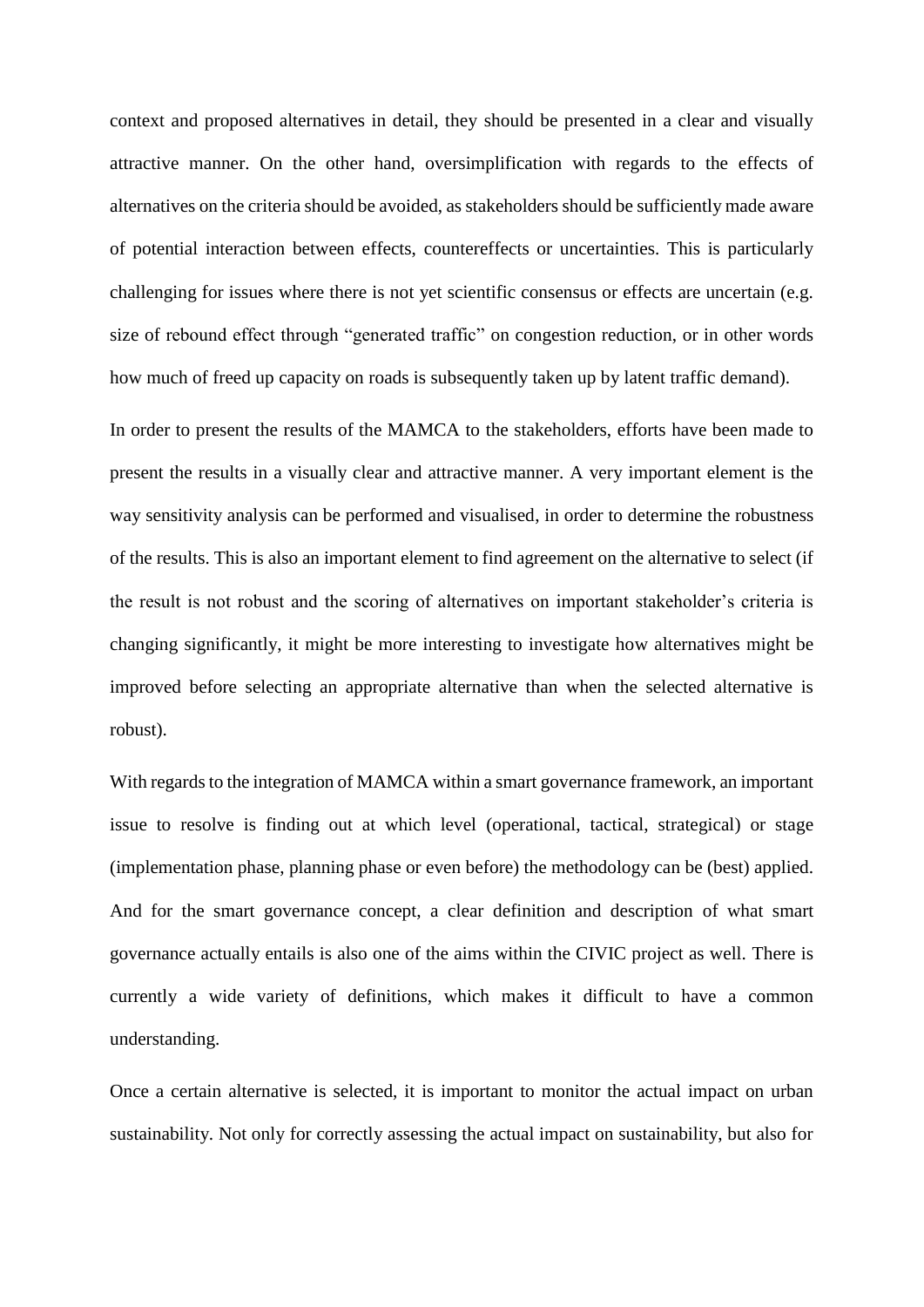verifying how accurately the ex-ante assessment was performed. Here a feedback loop should ensure that ex-ante assessment methodologies are improved.

With regards to greenhouse gas reduction, a major issue still to be tackled is the lacking of a universally agreed methodology to calculate transport (or logistics) related emissions when direct fuel consumption figures are lacking. In our opinion, efforts to achieve this should be coordinated on a European or even global level in order to arrive at a methodology that is accepted and implemented worldwide (and industry wide).

The MAMCA has, in our opinion, the potential to be applied in other urban domains than transport (and looking into this is on the CIVIC project agenda), so whatever the choice of the common case, it will be interesting for us. But if a proposition from our side would be welcomed, we like to suggest urban mobility (both for passengers as well as freight). This will continue to be one of the major challenges in keeping urban environments liveable and reducing transport related externalities such as air pollution, climate change, accidents, noise, congestion, visual intrusion and space usage is crucial for improving urban sustainability. This impact of mobility on urban sustainability is currently not yet diminishing. In addition, urban mobility is linked to other important domains such as energy networks (e.g. emergence of electric vehicles), tourism, construction, spatial planning,….

## **References**

Banville, C., Landry, M., Martel, J-M., Boulaire, C. (1998) A stakeholder approach to MCDA, *Systems Research and Behavioral Science,* 15, 15–32.

Bernardini, A., Turcksin, L., Macharis, C. (2011), Multi-Criteria Decision Analysis (MCDA) and the Multi-Actor Multi-Criteria Analysis (MAMCA), in: Macharis, C. and J. Van Mierlo (Eds), Sustainable Mobility and Logistics, Vrije Universiteit Brussel, Brussels, 179-194.